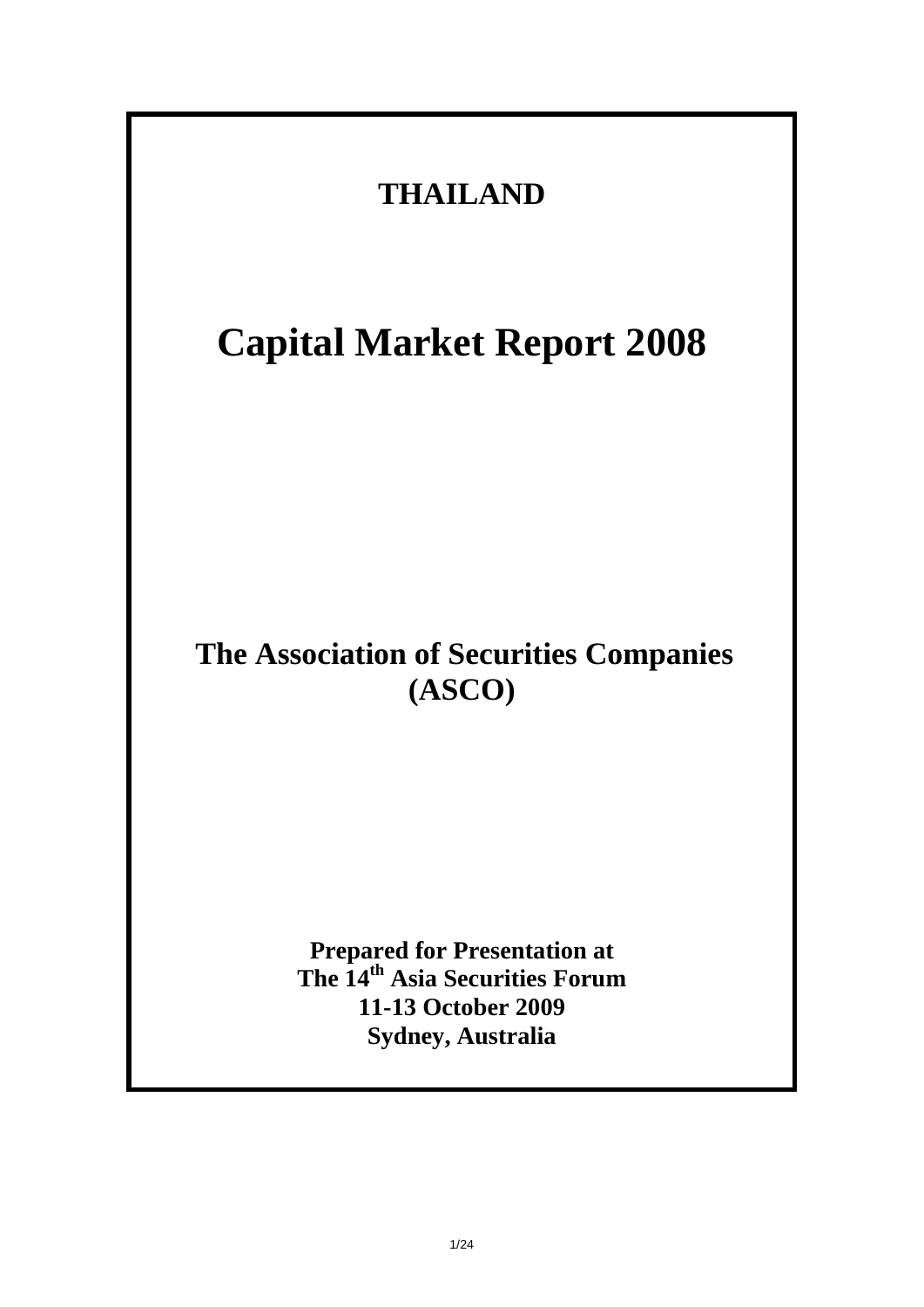### **Acronyms and Abbreviations**

| <b>ASCO</b>    | <b>Association of Securities Companies</b> |
|----------------|--------------------------------------------|
| <b>BOT</b>     | <b>Bank of Thailand</b>                    |
| <b>GPF</b>     | <b>Government Pension Fund</b>             |
| <b>LTF</b>     | Long Term Equity Fund                      |
| MAI            | Market for Alternative Investment          |
| <b>NRBA</b>    | Non-resident Baht Account                  |
| <b>NRBS</b>    | Non-resident Baht Account for Securities   |
| <b>SBL</b>     | Securities Borrowing and Lending           |
| <b>SBT</b>     | Specific Business Tax                      |
| <b>SEC</b>     | Securities and Exchange Commission         |
| <b>SET</b>     | <b>Stock Exchange of Thailand</b>          |
| <b>TFEX</b>    | Thailand Futures Exchange Public Co., Ltd. |
| <b>ThaiBMA</b> | Thai Bond Market Association               |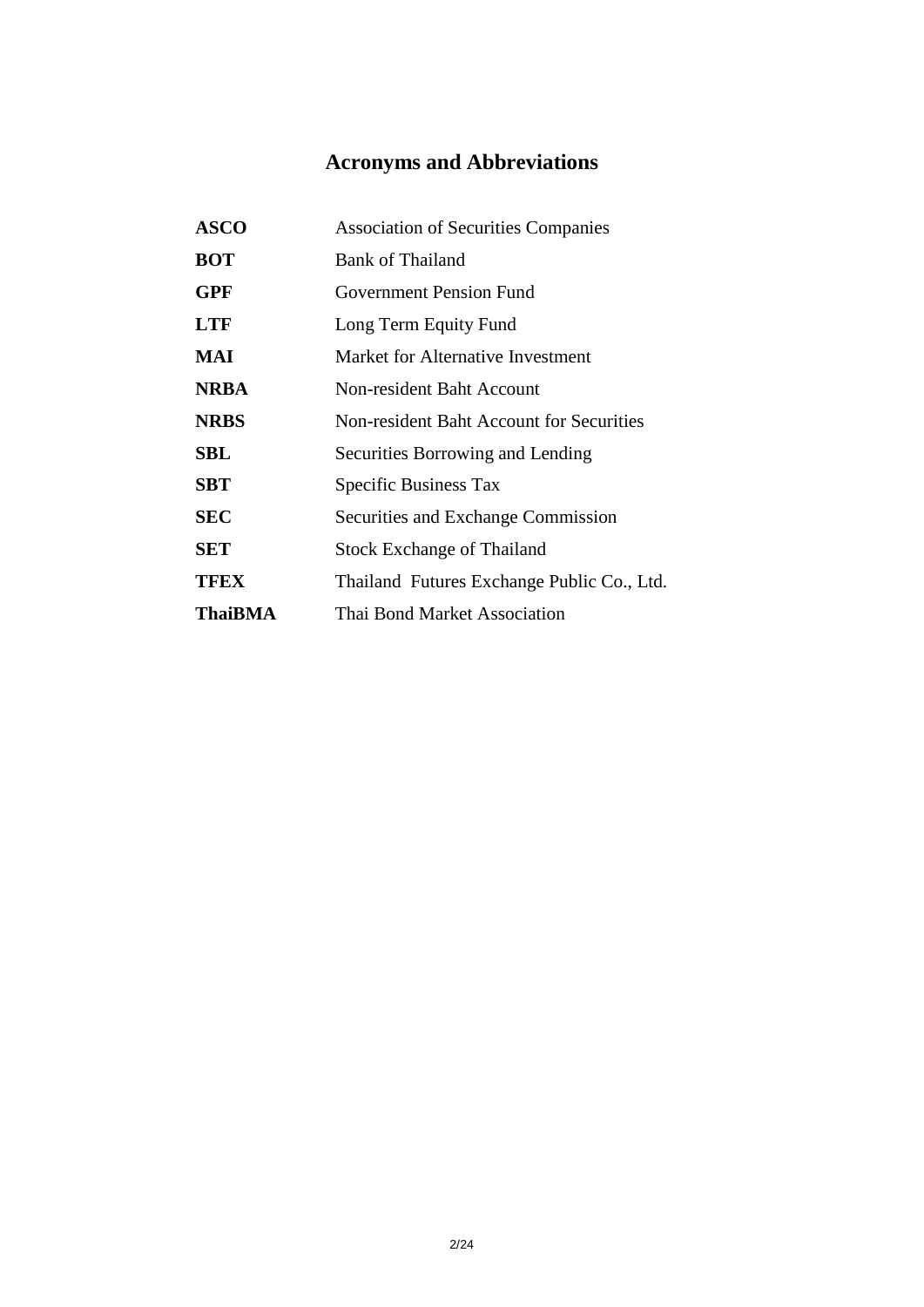# The Thai Economy, the Capital Market and the Securities Business Review 2008

## Macroeconomic Review

#### Economic growth

The real gross domestic product in 2008 grew at 2.6%, a slow down from the growth rate of 4.9% in the previous year. Private consumption and private investment grew at 2.5 and 3.2% respectively. Although the two items were higher than the respective figures of 1.6 and 0.6% of 2007, the recovery was slower than expected, due to the high inflation rate in the first three quarters and political uncertainties which resulted in the consumers and investors slowing down their spending and investment. As for the exports of goods and services, the growth rate of 5.5% was a drop from 7.1% in 2007 due to the economic slowdown of trading partners which was beyond expectation. Besides, the seizure of Suvarnabhumi International Airport from late November to early December resulted in the plunges of both the export volumes and the number of tourists, causing the service export volumes and tourism revenues to decline sharply, while the imports of goods and services grew at 7.5%, an increase from 3.4 % in the previous year as a result of the increase of imports in every sector in the first three quarters. However, imports in the last quarter slowed down along with domestic spending.

The Thai economy in 2009 is forecasted to contract by -3.0%. However, it is projected to start to gradually recover from the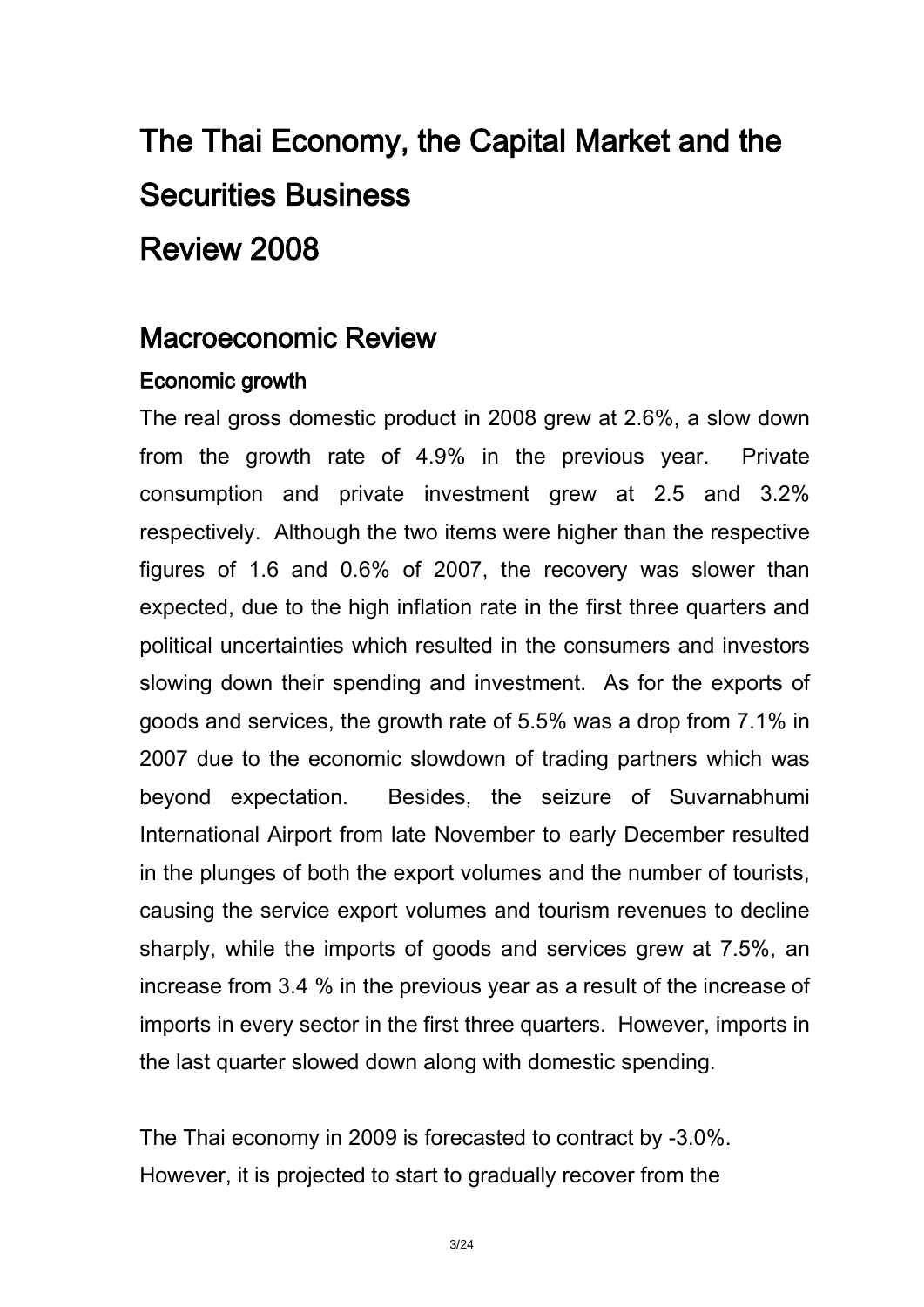trough experience during the first quarter of the year. The main factor attributing to this improvement is the accelerated disbursement of public consumption and investment expenditures through the Government Stimulus Package 1 and 2, which has and will continue to support the recuperation of domestic demand. Nevertheless, the Thai economy is still facing risks associated with the fall in export of goods and services that resulted from the severe contraction of Thailand's trading partners' economies as well as shrinking tourism revenues stemming from political problems and risk associated with the epidemic of influenza A/H1N1.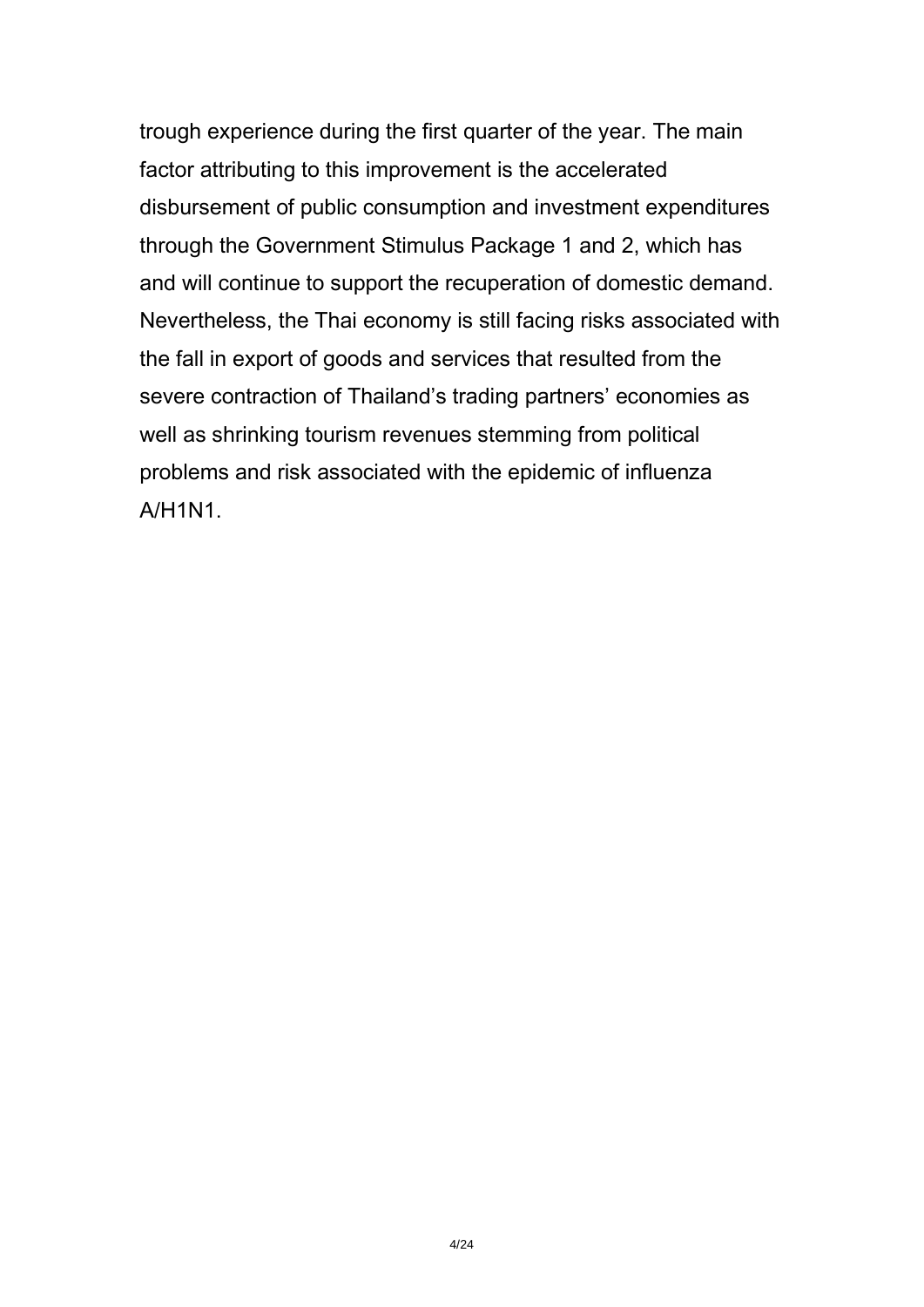#### Economic stability

In 2008, the headline inflation rate was at 5.5% per year, an increase from 2.3% of the previous year because of the rapidly rising prices of crude oil in the world market in the first half of the year. However, the sharp drop of oil prices in the second half significantly slowed down the inflation rate. Meanwhile, risks began to loom larger on external stability when the current account suffered a deficit of US\$0.2 billion or 0.1% of GDP, compared to a surplus of 5.7% of GDP in the previous year. The current account deficit was due to the trade deficit resulting from the import values which rose at 26.4%, surpassing the export value which grew at 16.8%. Net services also suffered a deficit due to the plummeting tourism revenues resulting from the seizure of Suvarnabhumi International Airport from late November to early December 2008 – the tourism high season.

Internal economic stability is expected to improve, with headline inflation in 2009 forecasted to fall to 0.0% per year (or within a range of -0.5% to 0.5% per year). This is due to the falling of crude oil price, which is expected to deeply drop from its 2008 level, along with the constantly appreciating Thai Baht. As for external stability, current account in 2009 is projected to record a large surplus of 9.0% of GDP (or within a range of 8.5% to 9.5% of GDP), as the trade balance reaches the historic high surplus of US\$20.4 billion. The large surplus is due to greater fall in import value relative to export value.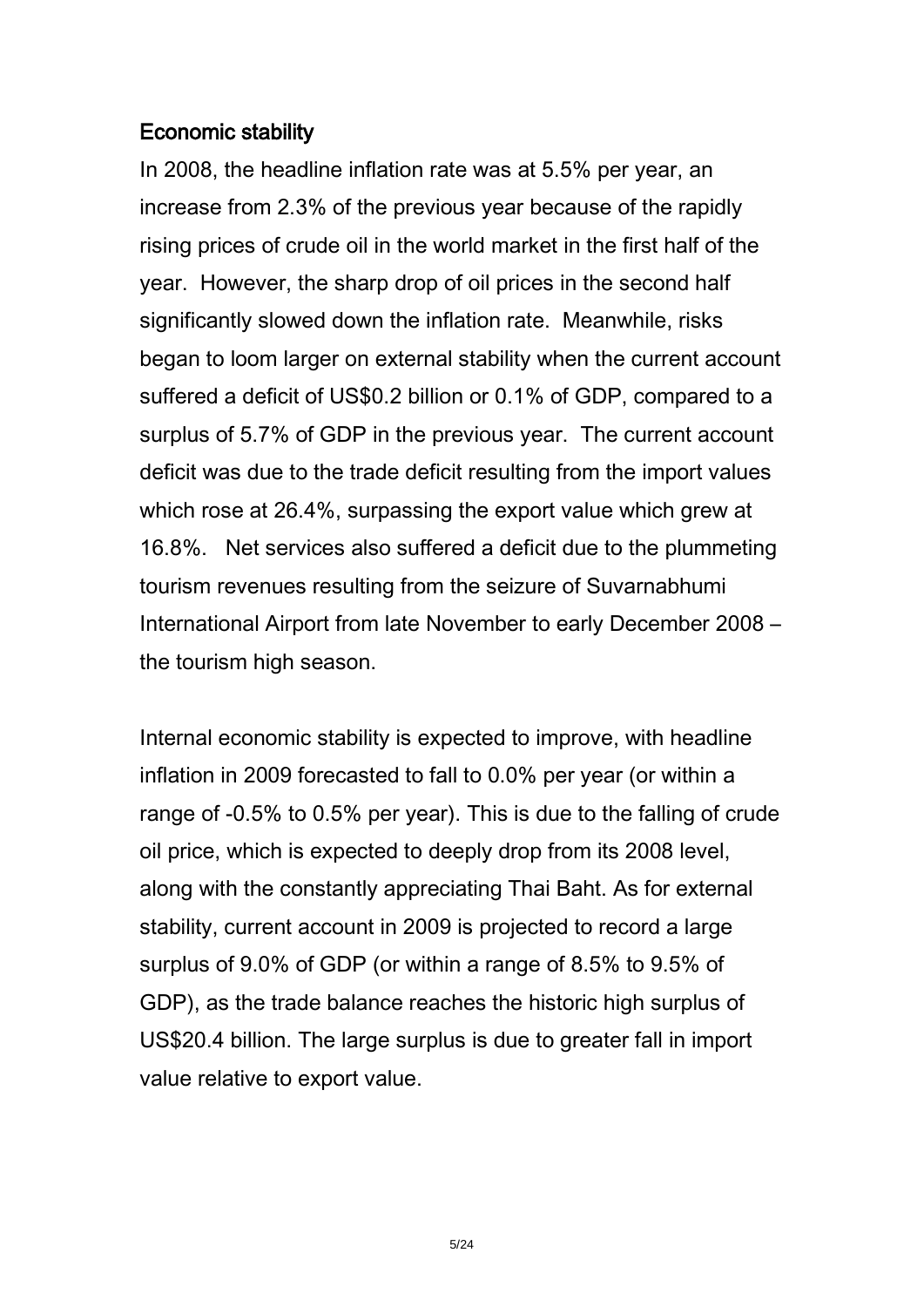



### Fiscal and monetary measures

Major fiscal measures in 2008

- 1. Tax measures to stimulate the economy:
	- 1.1) Tax measures to increase people's income
		- Increase of the tax-exempt amount of net personal income from 100,000 to 150,000 Baht,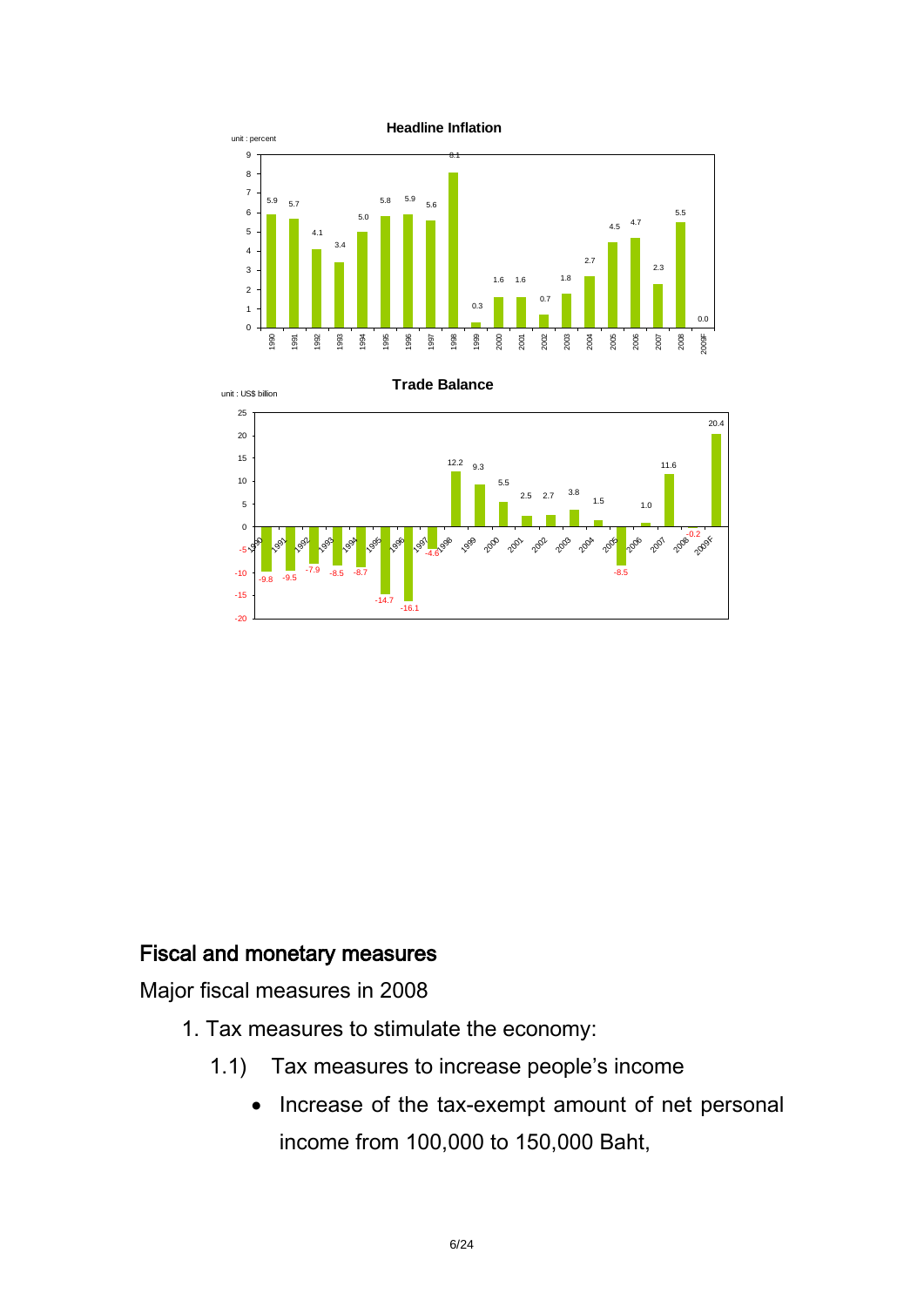- Increase of the maximum amount of life insurance premiums as an allowance item from 50,000 to 100,000 Baht,
- Increase of maximum allowance amounts of the actual payments for investment units in a provident fund, the contribution to a provident fund, the contribution to the Government Pension Fund (GPF), or the contribution to the Welfare Fund under the private school law, from 300,000 to 500,000 Baht,
- Increase of the maximum allowance amount for actual payments for investment units in Long Term Equity Fund (LTF) from 300,000 to 500,000 Baht, and to 700,000 Baht for payments made from October 1 to December 31, 2008, and
- Increase of the allowance for the income earner's spouse, parents and children who are disabled and not self-supporting to 300,000 Baht for each disable person.
- 1.2) Tax measures in support of community enterprises and small and medium-sized enterprises
	- Exemption of personal income tax for ordinary partnerships or non-juristic body of persons being a community enterprise and having assessable income not exceeding1,200,000 Baht per year, effective from 2008 to 2010
	- Adjustment of the corporate income tax rate for companies or juristic partnerships with paid-up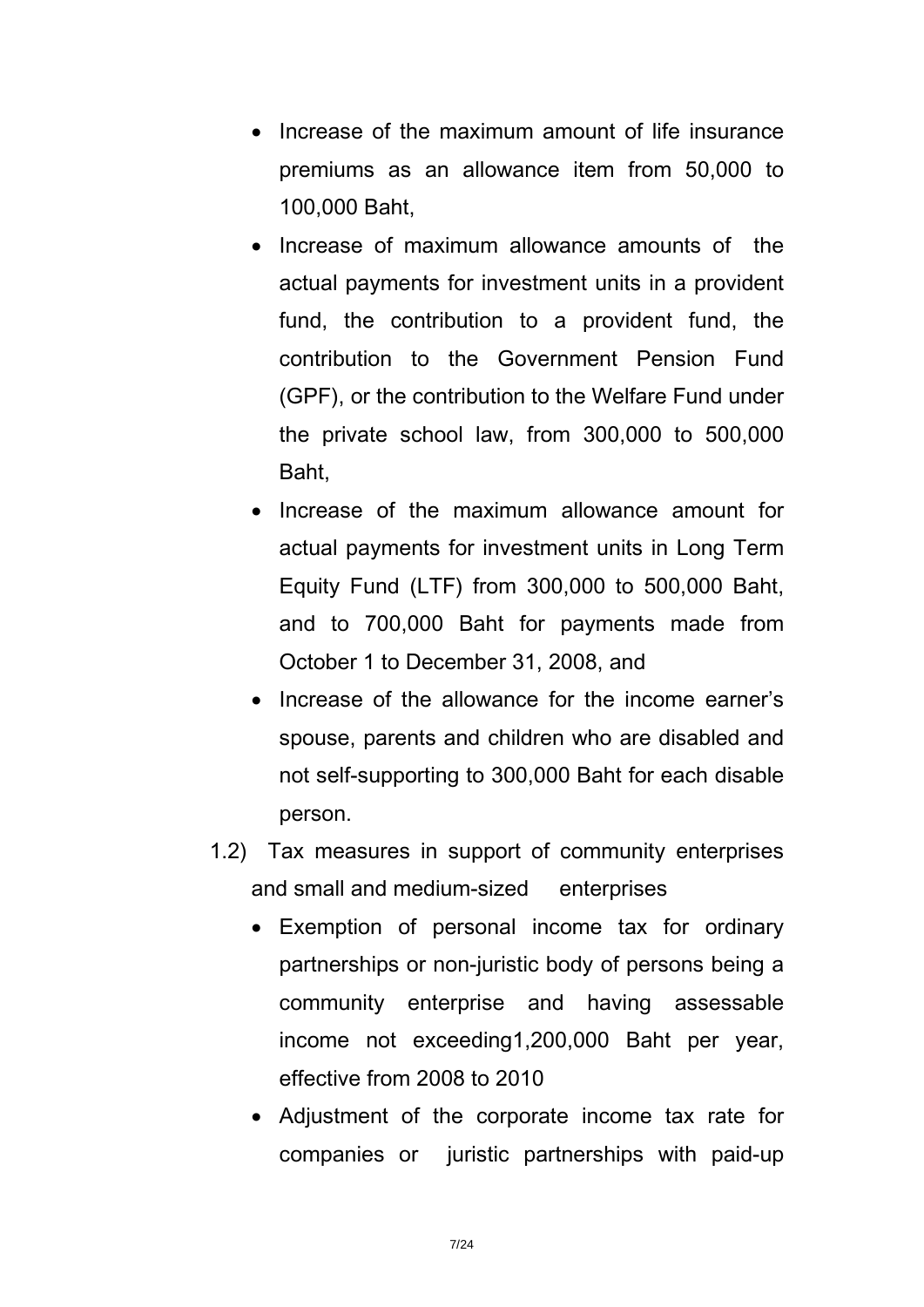capital not exceeding 5 million Baht, waiving the income tax for the first 150,000 Baht of net profit; the rate for the remaining net profit being kept unchanged.

- 2. Tax measures to stimulate investment and enhance competitiveness of the Thai private sector:
	- Ordinary persons and companies are allowed to deduct as expenses the costs of acquiring assets in the categories of machinery, equipment or material which effects energy saving, including installation costs, at 1.25 times the costs, provided that the assets are acquired and ready for use by December 31, 2010.
	- Companies are allowed to deduct as expenses the initial depreciation of assets in the categories of machinery and equipment acquired for use in producing goods or providing services on the date of acquisition at the rate of 40 % of the asset costs and at the normal rate for the remaining portion of the costs, provided that the assets are acquired and ready for use by December 31, 2010.
	- Companies are allowed to deduct as expenses the depreciation of assets in the category of computer programs within three accounting periods, commencing on the date of acquisition of the asset.
	- Companies with fixed assets (excluding land) worth not exceeding 200 million Baht and not exceeding 200 employees are allowed to choose to deduct as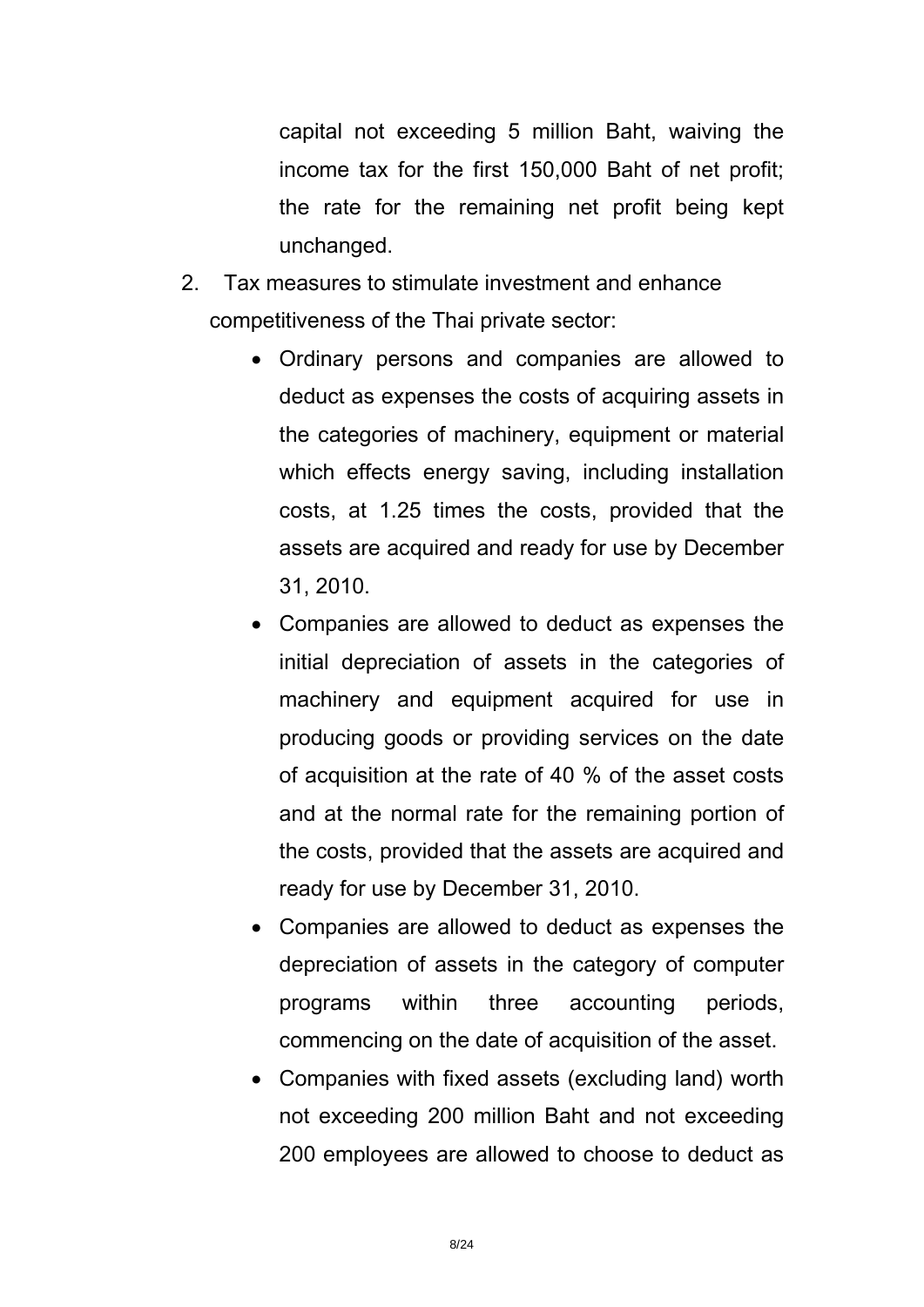expenses the initial depreciation of assets at the rate of 100 % of the asset costs, provided that the combined costs of the assets do not exceed 500,000 Baht in one accounting period and that the assets are acquired and ready for use by December 31, 2010.

- The corporate income tax rates for newly listed companies, which file an application for listing from January 1 to December 31, 2008 and are listed by December 31, 2009, were reduced as follows:
	- 1. The corporate income tax rate was reduced from 30 to 20 % of the net profit for companies newly listed with the Market for Alternative Investment (MAI) for three consecutive accounting periods.
	- 2. The corporate income tax rate was reduced from 30 to 25 % of the net profit for companies newly listed with the SET for three consecutive accounting periods.
- The corporate income tax rate for existing listed companies on the SET was reduced:
	- 1. From 30 to 20 % of the first 20 million Baht of net profit for companies listed on the MAI for three consecutive accounting periods from the period commencing on or after January 1, 2008
	- 2. From 30 to 20 % of the first 300 million Baht of net profit for companies listed on the SET for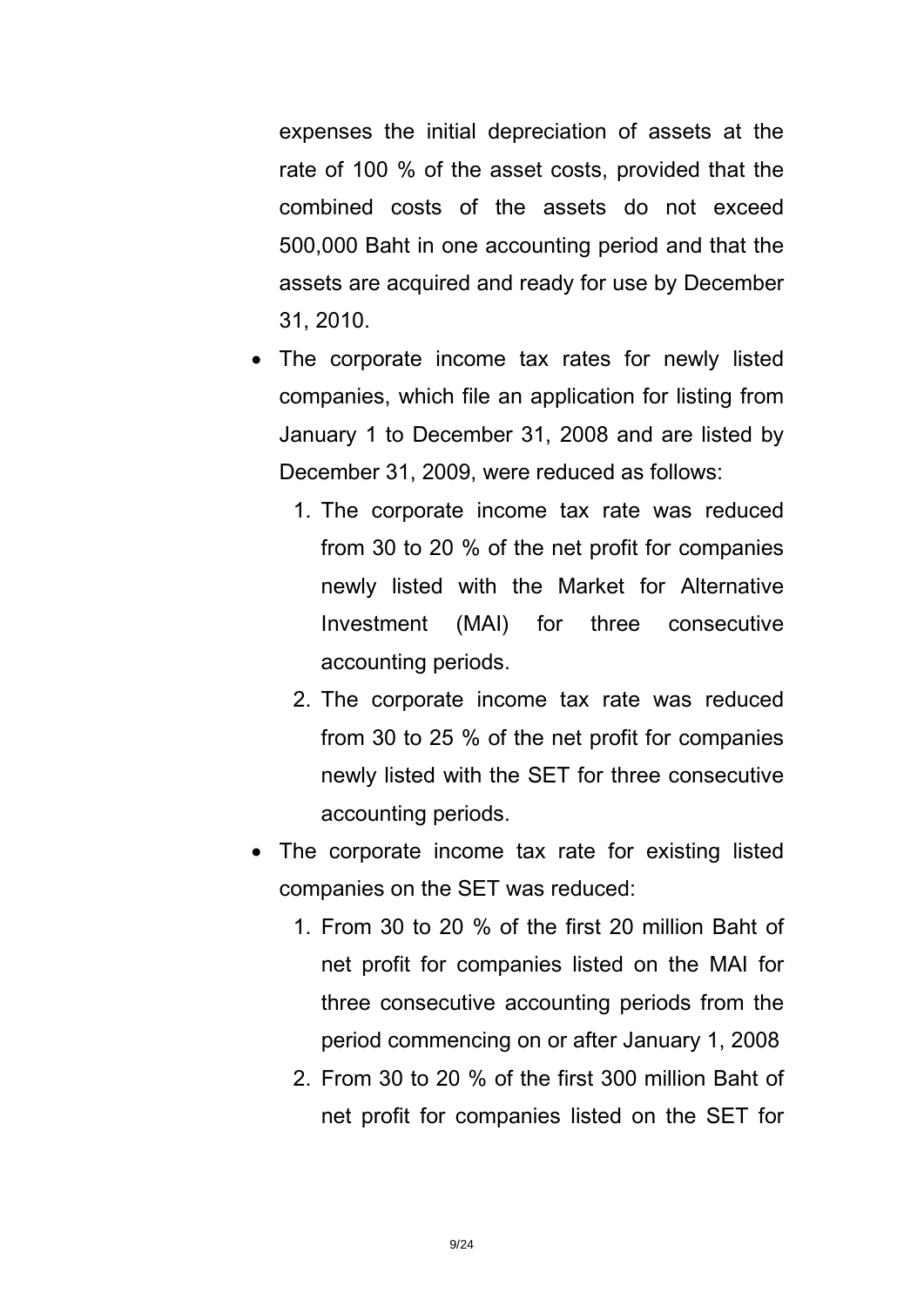three consecutive accounting periods from the period commencing on or after January 1, 2008

- The Specific Business Tax (SBT) rate was reduced from 3 to 0.1 % for revenue before any expenses from the sales of immovable property for commerce or for profit. The new rate is applicable to title registrations and legal acts pertaining to immovable property made within one year of the effective date of the law.
- The ownership transfer registration fee was reduced from 2 % of the appraisal price and the mortgage registration fee from 1% of the appraisal price, but not exceeding 200,000 Baht, to 0.01 % of the appraisal price.

Major monetary measures in 2008

- 1. The lifting of the 30% unremunerated reserve requirement on short-term capital inflows, effective 3 March 2008, in order to reduce obstacles which caused foreign investors to lose confidence in the Thai economy and to open up opportunities for foreign capital to be used for long-term development of the country.
- 2. Encourage portfolio investment abroad by increasing the foreign investment limit for the SEC to US\$30 billion to allocate to securities companies, mutual fund companies, and individual investors (through investments with private funds or securities companies).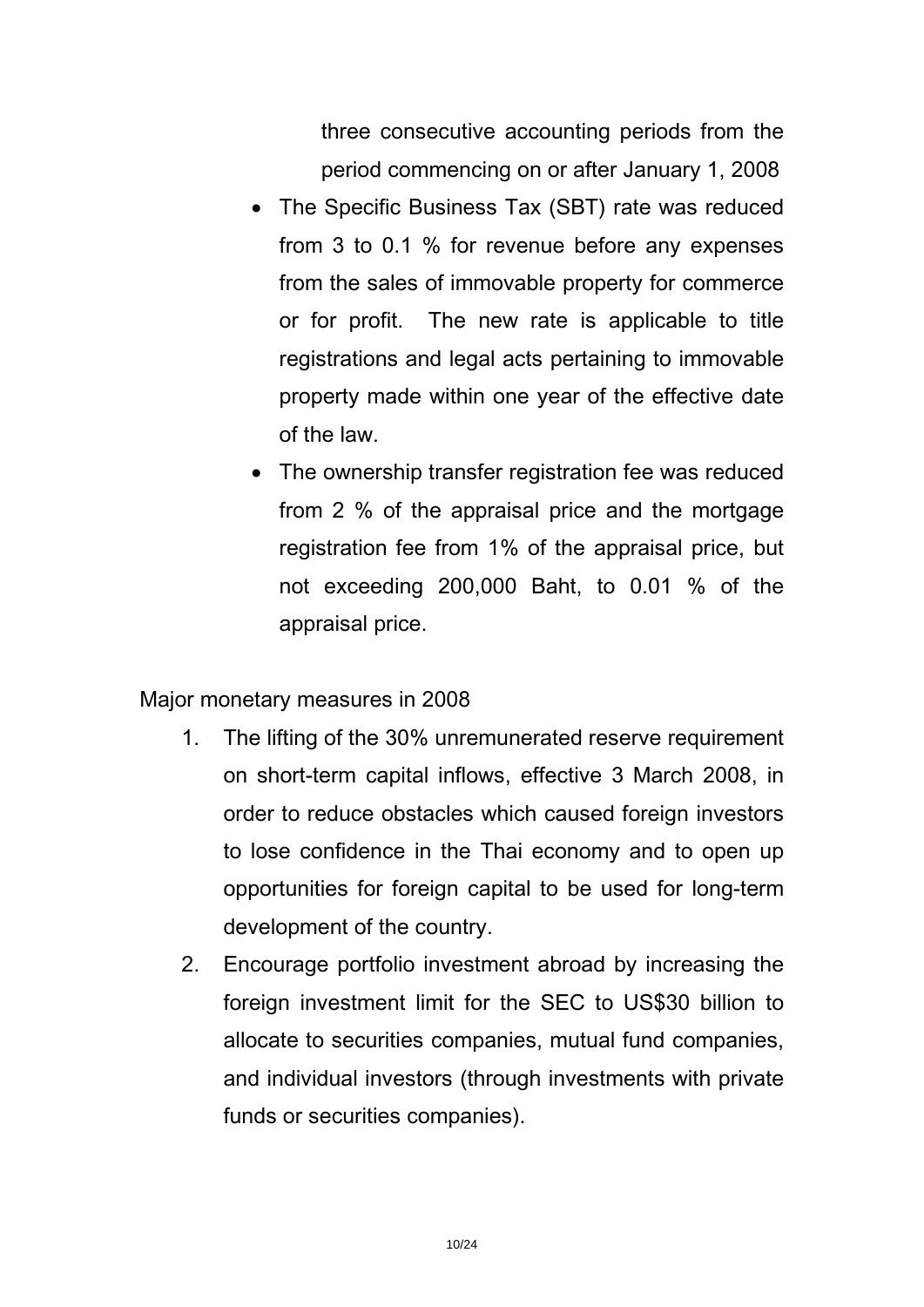- 3. Revise the structure of Non-resident Baht Account (NRBA) by segregating into Non-resident Baht Account for Securities (NRBS) and Non-resident Baht Account (NRBA) so as to help monitor fund flows of non-residents. Under the new structure, the transfer of baht between the same types of accounts is allowed while the transfer between different types of account is prohibited.
- 4. Revise the rule for domestic financial institutions to borrow baht from non-residents by reducing the limit for transactions with no underlying trade or investment for all maturities to no more than 10 million baht outstanding balance per group of non-residents so as to limit channels of Thai baht speculation.
- 5. Revise the rules regarding the provision of Thai baht liquidity by domestic financial institutions to non-residents by expanding each institution' limits for transactions with no underlying trade or investment to no more than 300 million baht outstanding balance per groups of nonresidents so as to increase demand for purchases of foreign currencies and two-way flows.
- 6. The policy interest rate (the 1-day repurchase rate) was cut of 0.5% from 3.25% at the beginning of the 2008 to 2.75% at the end of 2008, in tandem with the Monetary Policy Committee's policy. In 2009, the rate was extremely cut of 1.50% to 1.25% to help support economic recovery.
- 7. A total of 15 international financial institutions, foreign government's financial institutions, and foreign juristic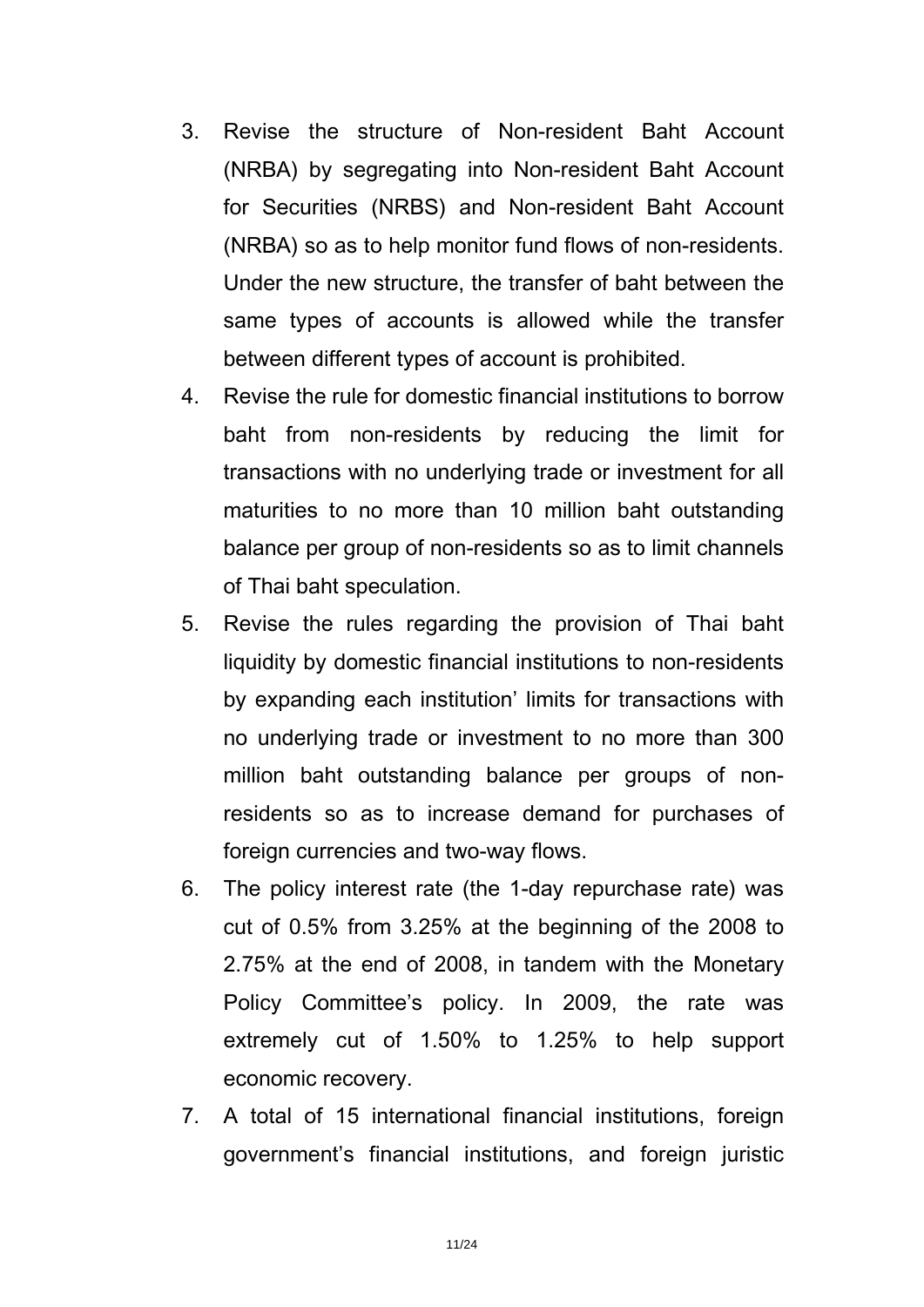persons were allowed to issue bonds or debentures in the Thai currency in Thailand within December 31, 2008, with the ceiling amount of 3,500 million Baht each, totaling 52.5 billion Baht.

8. Deposit protection was increased, with full protection lasting until August 10, 2011, up to 50 million Baht until August 10, 2012 and up to one million Baht thereafter.

### Performance of Thai Capital market

In 2008, a number of remarkable internal and external forces were taking place. The US financial crisis had widespread impact on the global economy and world financial markets, including Thailand, which suffered from sharp economic slowdown and a sluggish stock market. Then there were internal factors – political uncertainty and a high inflation rate. All these factors impacted on Thailand's economy and damaged sentiment toward the stock market.

The SET index at the end of 2008 closed at 449.96, a drop of 408.14 points or 47.56 % from the end of 2007 when the SET index stood at 858.10. The volatility of the market was clearly evident as the highest SET index in 2008 went up to 884.19 on May 21 and the lowest plummeted to 384.15 on October 29. The average daily turnover of SET and MAI in 2008 was 16,118 million Baht, a drop from 17,097 million Baht of 2007.

The SET Index at the end of Jun 30, 2009 closed at 597.48, an increase of 147.52 points or 32.78% from the end of 2008, while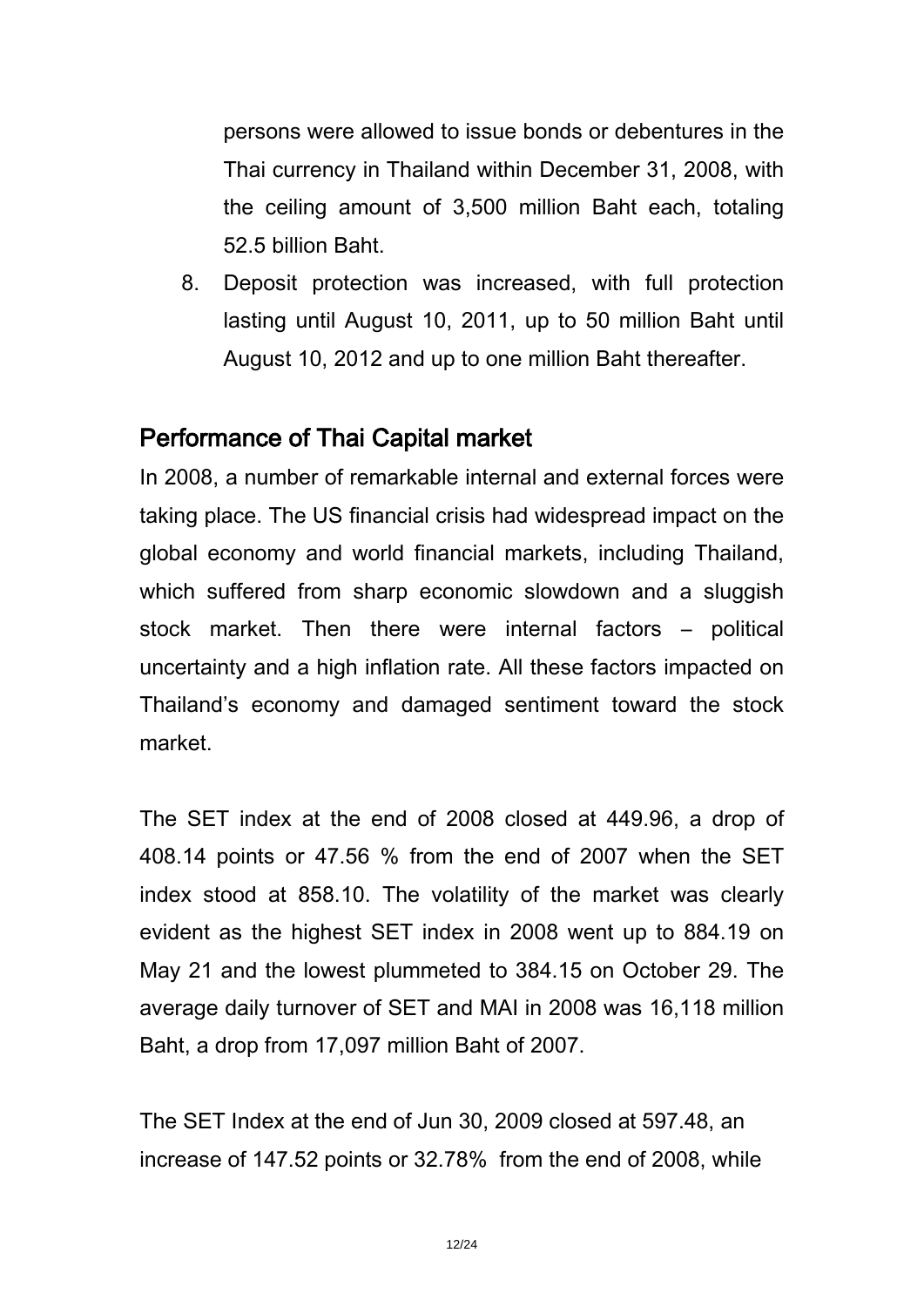the average daily turnover values dropped by 7.53% from 16,118 million baht in 2008 to 14,904 million baht.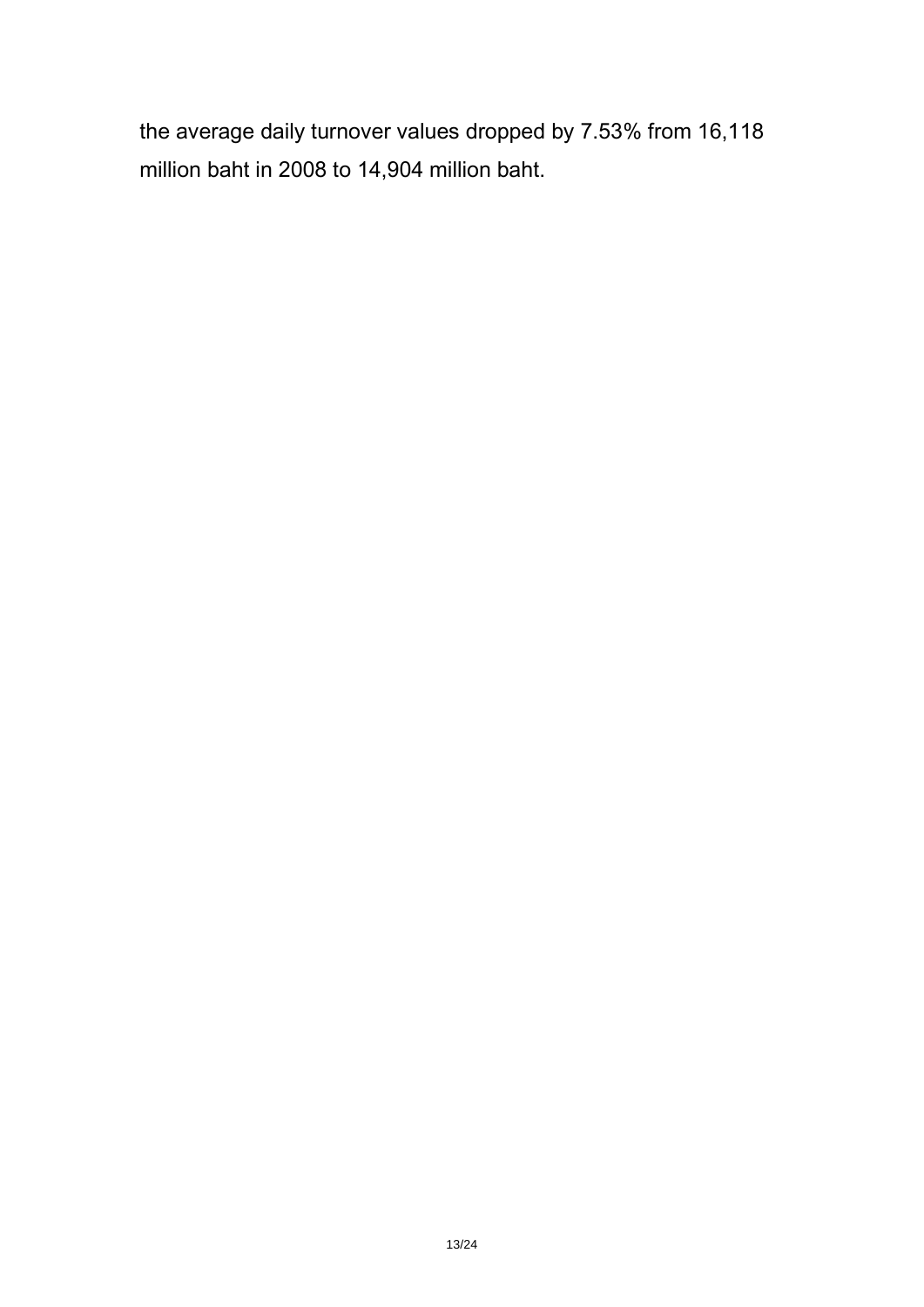

Total market capitalization at the end of 2008 stood at 3,568 billion Baht, a 46.23% drop from 6,636 billion Baht at the end of 2007. As at the first half of 2009, the total market capitalization was 4,742 billion baht, an increase of 1,174 million baht or 32.90% from the end of 2008.

In 2008, nine new companies were listed with the SET, nine were delisted, and one moved from the MAI to the SET. For the first half of 2009, three new companies were listed and four were delisted, bringing the total number of listed companies to 476 in the end of 2008 and 475 in the end of June 2009.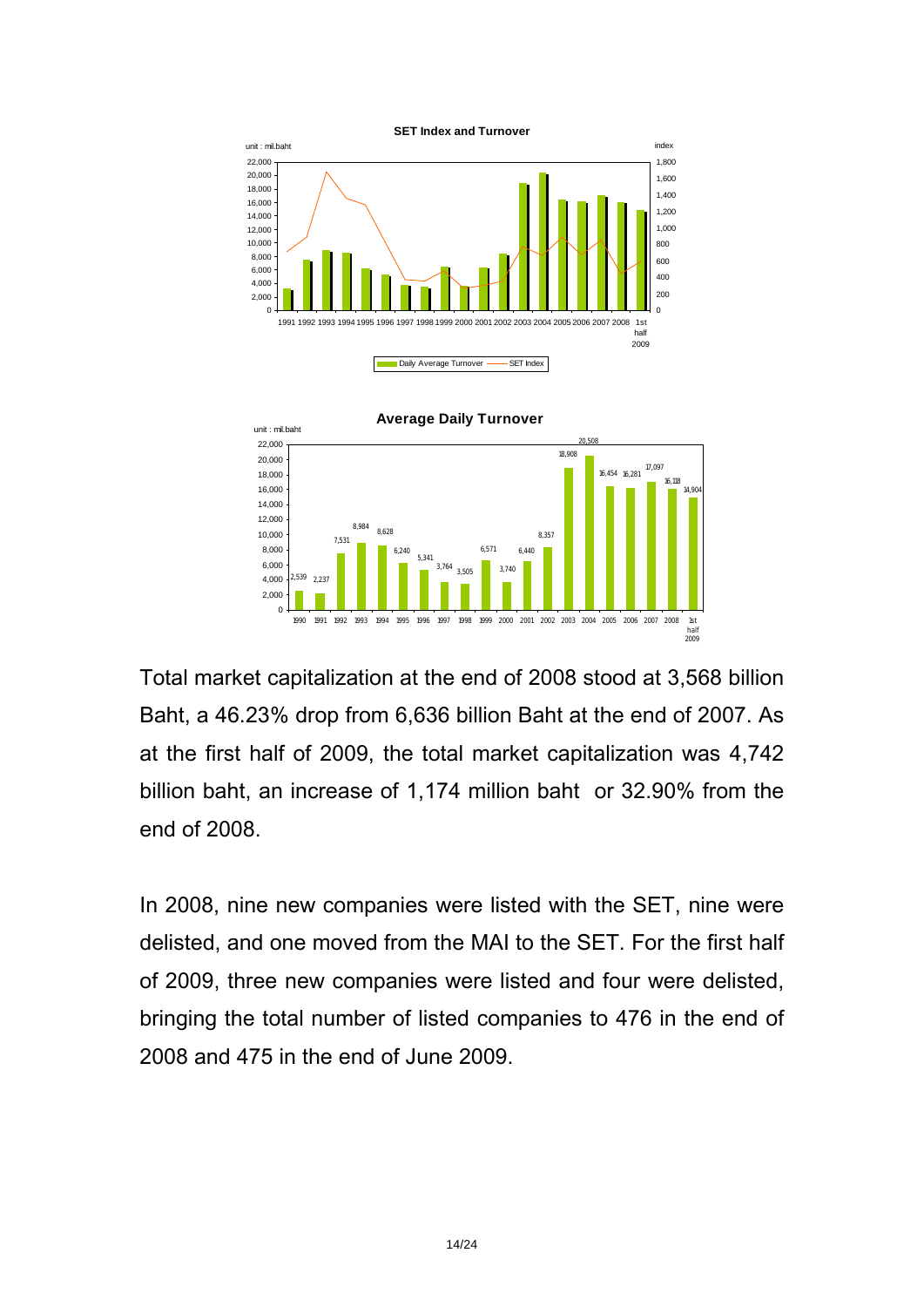





For the Market for Alternative Investment (MAI), the number of listed companies in 2008 and in the end of June 2009 were 49 and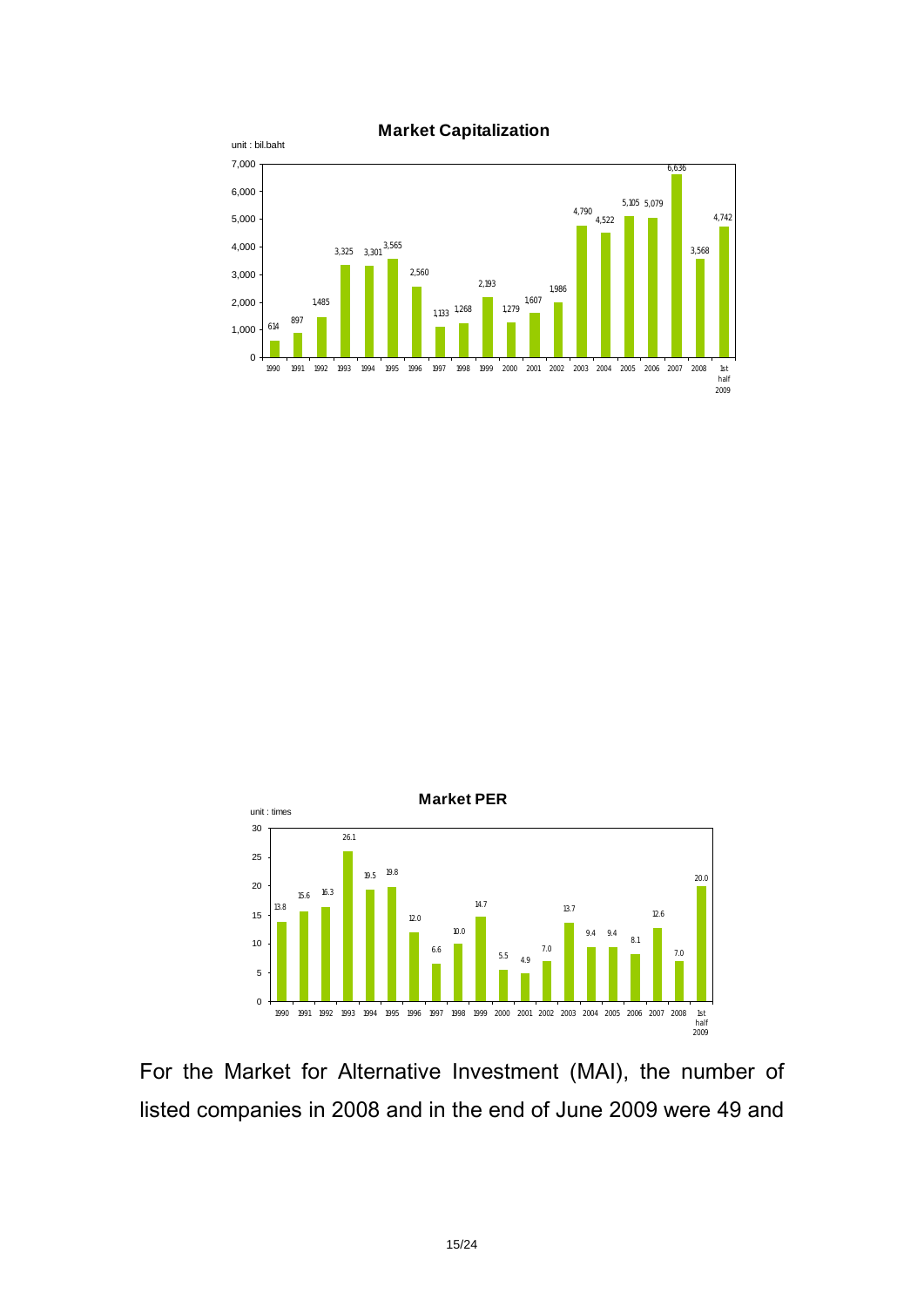54 respectively. The MAI index at the end of 2008 and the end of June 2009 were at 162.93 and 192.15 respectively.

For the Thai Futures Exchange (TFEX), three products – SET50 Index Futures, SET50 Index Options, Single Stock Futures – were traded in 2008. The average trading volume was 8,837 contracts per day, an increase of 69.32 % from 5,219 contracts per day in 2007 and there were 22, 747 open interest at the end of 2008. The global financial crisis in 2008 emphasized on investors the importance of using derivatives as a risk management and profitgenerating tool. The daily trade of derivatives peaked at 21,474 contracts on October 29.

In 2009, TFEX launched a new product - Gold Futures in February 2009. As for the first half of 2009, the average trading volume was 10,460 contracts per day. There were 26,539 open interest at the end of June 2009.

As regards Thai Debt Instrument Market, the total trade volume of debt instruments on the primary market in 2008 was 11.23 trillion Baht, an increase of 78.81 % from 6.25 trillion Baht in 2007. In the first half of 2009, sales of debt instruments in the primary market was 5.98 trillion baht. Meanwhile, the total trade volume on the secondary market in 2008 and the first half of 2009 totaled 17.36 trillion Baht and 8.03 trillion Baht respectively. The average daily turnover was at 70.29 billion Baht in 2008, and 67.46 billion Baht in the first half of 2009.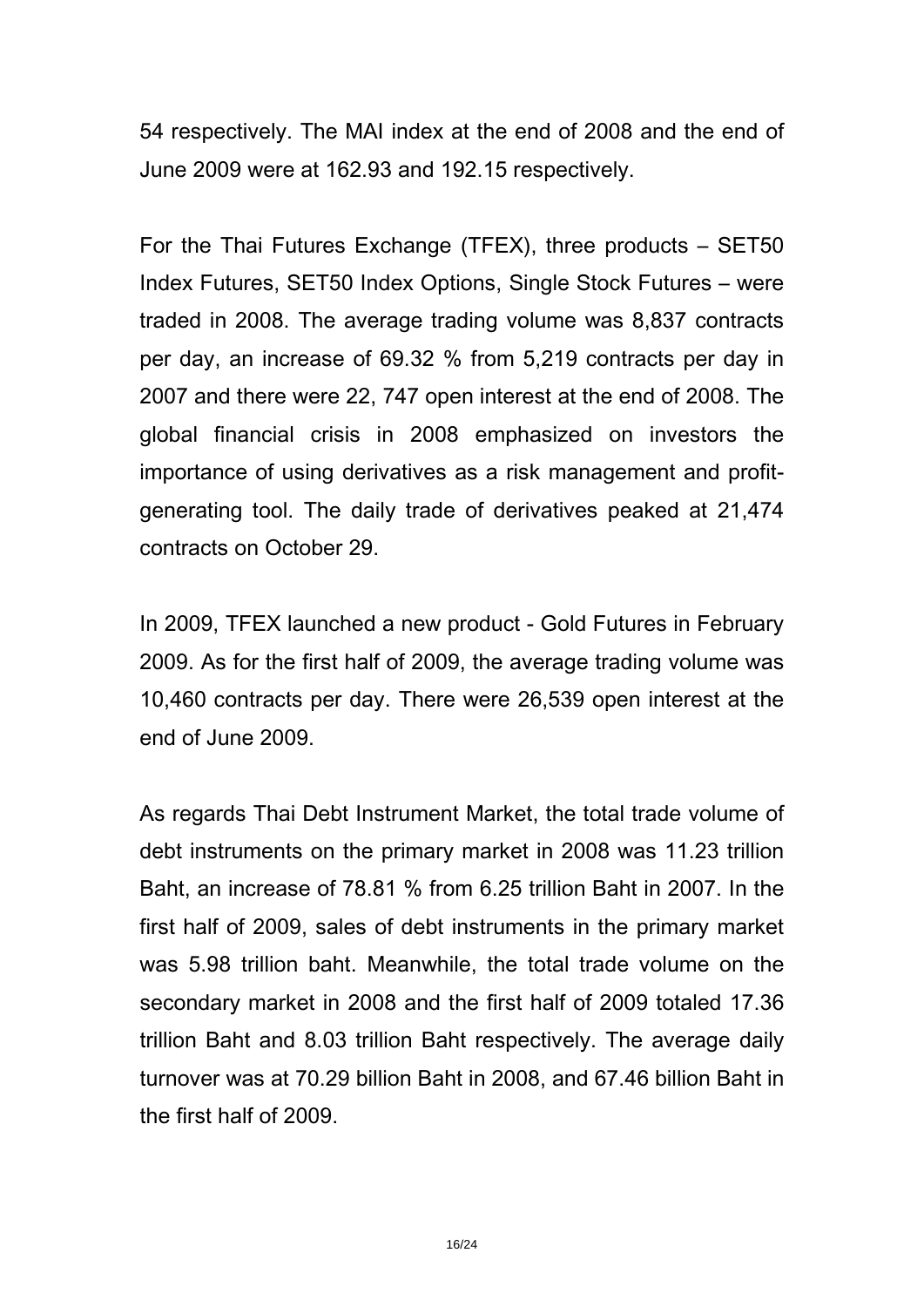#### Capital market measures

Major capital market measures in 2008 were as follows:

- 1. Supporting the business operators in upgrading the business to full integration and diversification and enhancing business flexibility by allowing securities companies to have cross management with other securities companies.
- 2. Allowing ordinary persons to invest in foreign markets through private funds or securities companies.
- 3. Commencing the enforcement of the Trust for Transactions in Capital Market Act on January 14, 2008, as a tool in development of new products in the capital market.
- 4. Improvement of the regulations governing securities borrowing and lending (SBL) and short selling for flexibility in risk management.
- 5. Improvement of the regulations governing securities trading in cash by increasing the minimum margin for the cash account from 10 to 15 % of the buy limit.
- 6. Amendment of the legislations that were not up to international standards in such areas as shareholders' right protection, customer asset protection, securities settlement and delivery systems, and deterrence of frauds and exploitation of shareholders of listed companies.
- 7. Commencement of a measure to reward entrepreneurs with good records of compliance and ethical practices by using the fast track scheme in approving new branches or new products.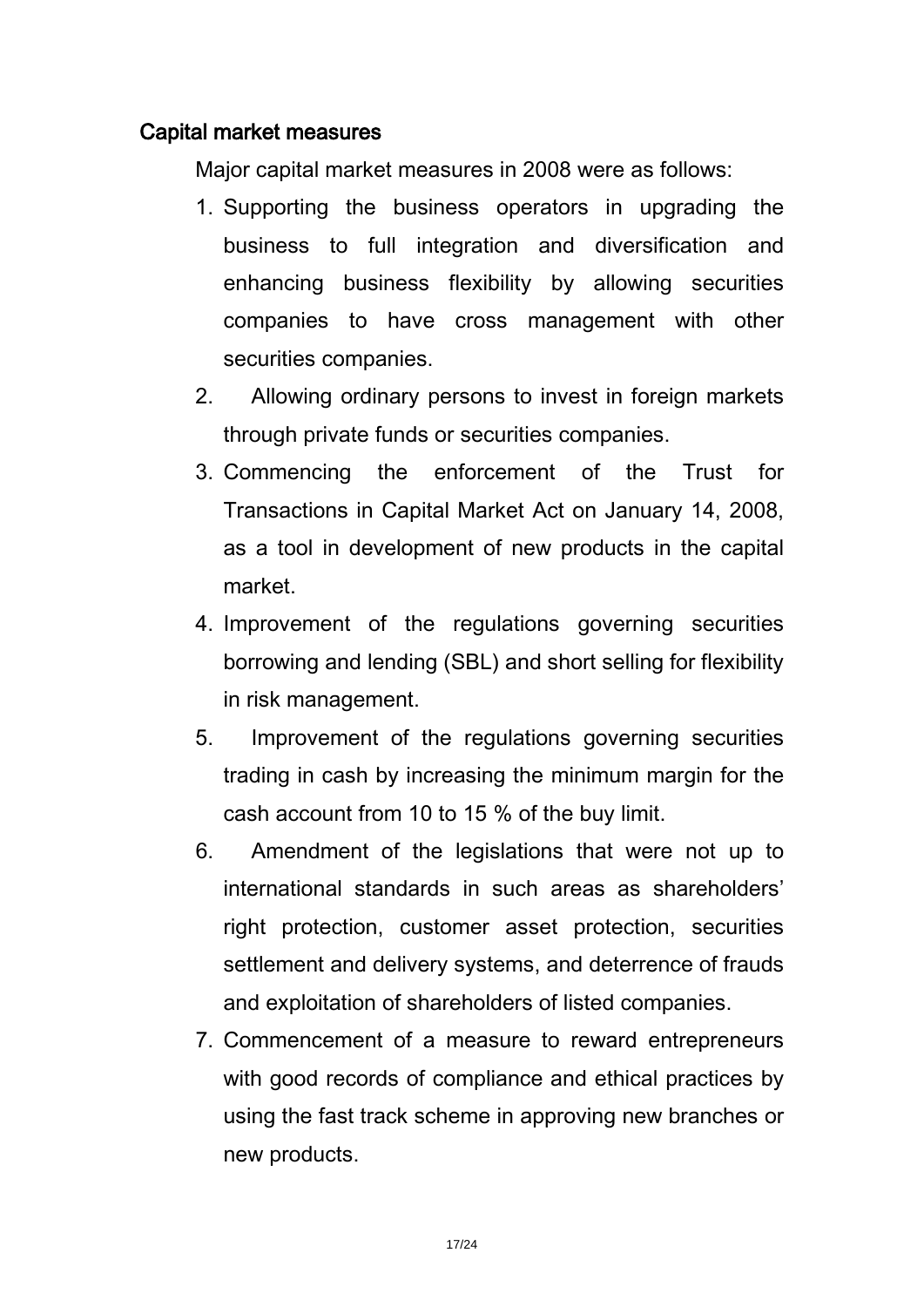- 8. Urgent measures to mitigate the effects of the global financial crisis and reduce volatility in securities trading:
	- Lifting the minimum share number (10 % of the voting rights) for which a tender offer is required in case of partial tender offer.
	- Allowing shareholders acquiring voting rights up to the trigger point due to the company launching a treasury stock program to be able to purchase additional shares up to their original rights, without having to make a tender offer.
	- Allowing offering of debentures to institutional investors, warrants to existing shareholders, and securities to directors and employees, with no prior approval or filing required.

### Performance of Securities Companies

### Overview of Securities Industry

2008 was the tough time for securities firms, particularly due to the market fluctuations. All securities companies have had to adjust themselves and adapt to intensifying competition. They have strived to boost incomes from alternative channels in anticipation of the liberalization of the industry and ensuing lower brokerage commissions. New business alliances have been sought, such as forging exclusive broking agreement with foreign securities companies. Moreover, in the case where stock brokers have banks as major shareholders, efforts have been made to build group synergies.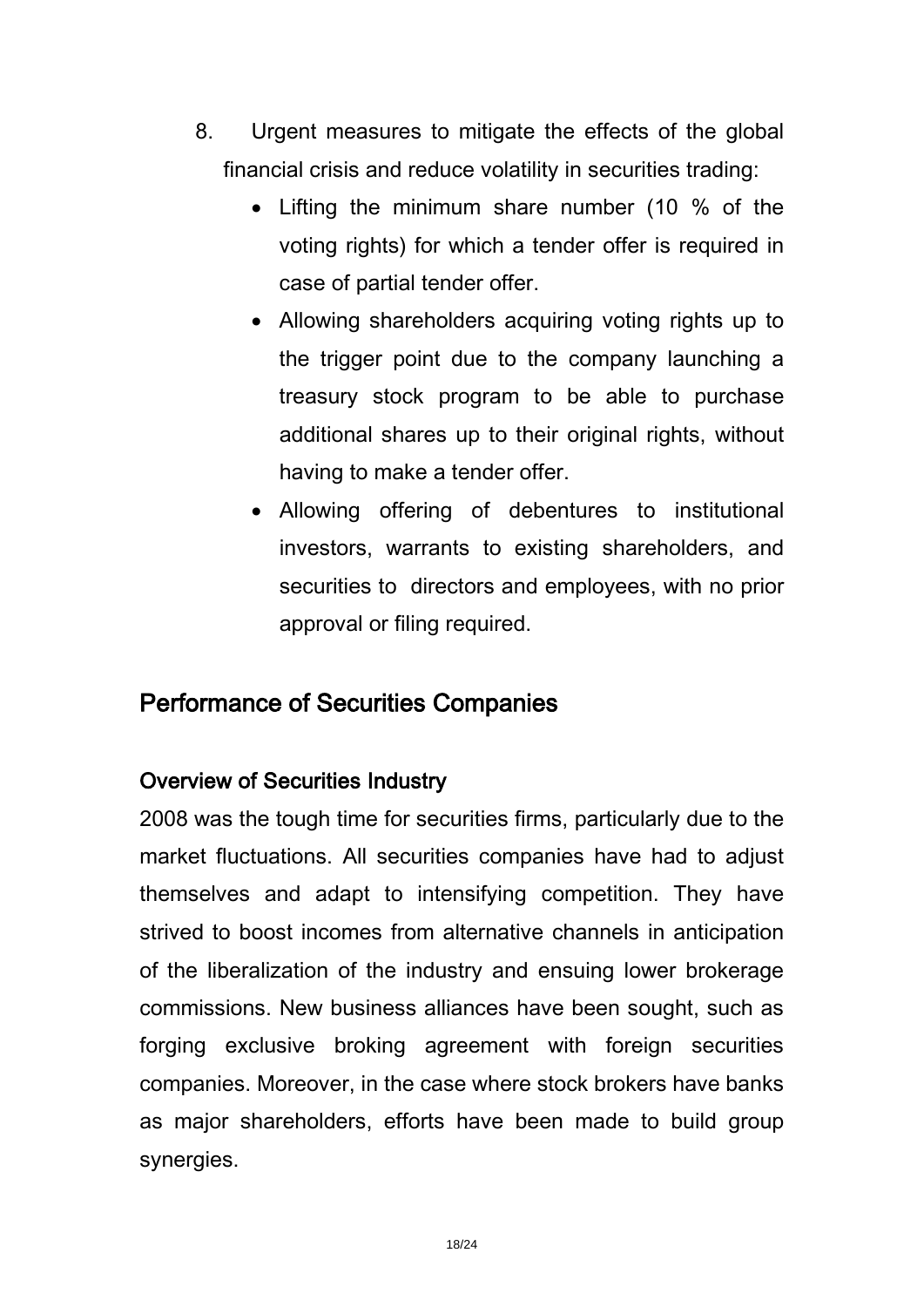The Securities and Exchange Commission (SEC) plans to fully liberalize the securities industry and brokerage commissions in 2012. Preparations toward that event have been made to allow securities companies to adjust. The SEC has relaxed the rules and regulations governing securities business operations such as upgrading securities business to cover full range of services, improvement of flexibility to support the business structure by allowing securities companies to have cross management in other securities companies.

At the end of 2008, there were 41 securities companies with brokerage licenses. Of this total, 39 were SET members. As for the derivatives business, 36 companies were members of TFEX.

At the end of June 2009, the number of securities companies with brokerage licenses was remained the same. On the derivatives side, 41 companies were licensed, 36 of which are general members of TFEX, while the other 5 members are gold related agents.

#### **Performance**

The total revenue of the securities industry in 2008 was 24,227 million Baht, a drop of 7.49 % from 26,188 million Baht in 2007. Brokerage fees remained the major revenue of the securities business. In 2007 and 2008, the brokerage revenues from equity trading were 18,063 and 17,118 million Baht or 68.97% and 70.65%, respectively.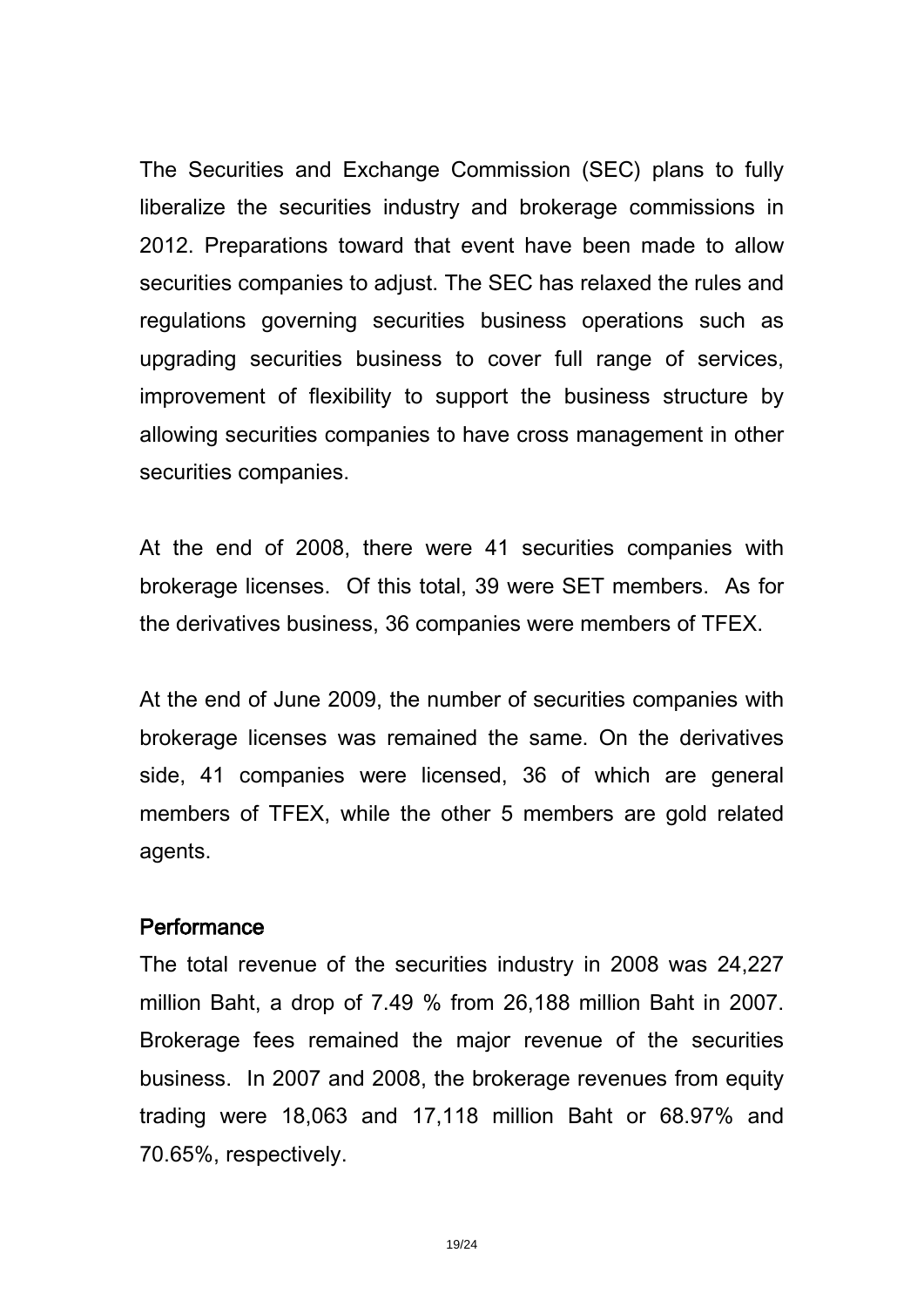For the first half of 2009, revenue of securities companies were 9,981 million Baht. Brokerage fees were still remained the major source of incomes.

|                    | 2007        |        | 2008        |            | 1st half 2009 |        |
|--------------------|-------------|--------|-------------|------------|---------------|--------|
|                    | Mil.        | $\%$   | Mil.        | $\%$       | Mil.          | $\%$   |
|                    | <b>Baht</b> |        | <b>Baht</b> |            | <b>Baht</b>   |        |
| Brokerage -        | 18,06       | 68.97% | 17,11       | 70.65%     | 7,11          | 71.32% |
| Equity             | 3           |        | 8           |            | 8             |        |
| Brokerage -        | 552         | 2.11%  | 1,011       | 4.17%      | 572           | 5.73%  |
| <b>Derivatives</b> |             |        |             |            |               |        |
| Underwritin        | 422         | 1.61%  | 425         | 1.76%      | 75            | 0.75%  |
| g                  |             |        |             |            |               |        |
| Financial          | 507         | 1.94%  | 564         | 2.33%      | 320           | 3.20%  |
| Advisory           |             |        |             |            |               |        |
| Gains on           | 1,707       | 6.52%  | (123)       | $(0.51\%)$ | 80            | 0.80%  |
| Equity             |             |        |             |            |               |        |
| Trading            |             |        |             |            |               |        |
| Gains on           | 1,218       | 4.65%  | 901         | 3.72%      | 273           | 2.74%  |
| <b>Derivatives</b> |             |        |             |            |               |        |
| Trading            |             |        |             |            |               |        |
| Interest and       | 2,200       | 8.40%  | 2,084       | 8.60%      | 716           | 7.18%  |
| <b>Dividend</b>    |             |        |             |            |               |        |
| <b>Others</b>      | 1,519       | 5.80%  | 2,247       | 9.28%      | 827           | 8.28%  |
| <b>Total</b>       | 26,18       | 100.00 | 24,22       | 100.00     | 9,98          | 100.00 |
| Revenue            | 8           | %      | 7           | %          | 1             | %      |

Revenue of Securities Industry

The expenses of the securities industry in 2008 totaled 20,026 million Baht, an increase of 18.16 % from 16,948 million Baht in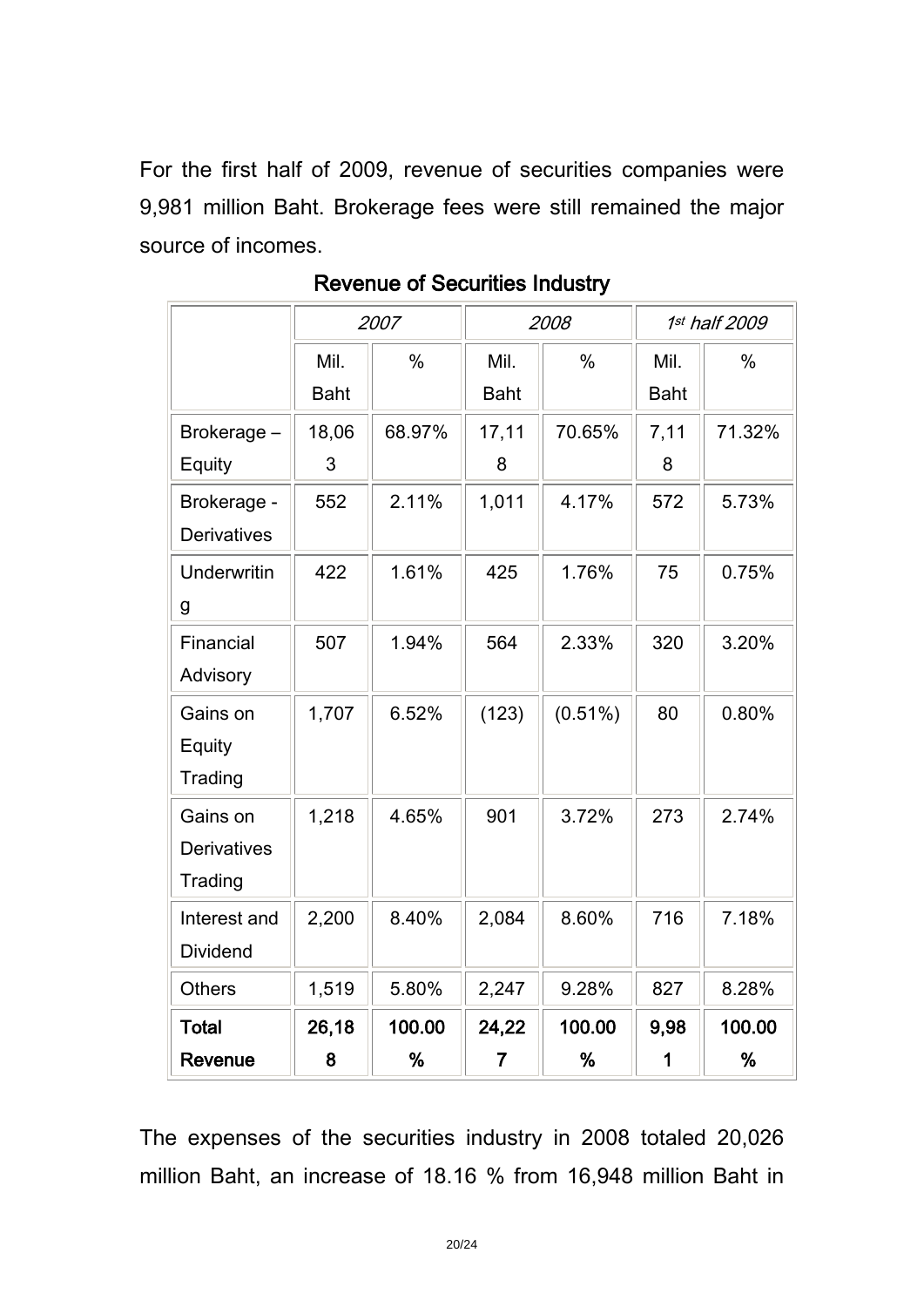2007, with the major item being personal expenses, which in 2008 totaled 9,630 million Baht, slightly dropping from 9,814 million Baht in 2007. The immense volatility of the economy and the capital market in 2008 prompted the securities business to set aside provisions for bad and doubtful debts totaling 2,432 million Baht. For the first half of 2009, total expenses of securities companies were baht 8,483 million Baht.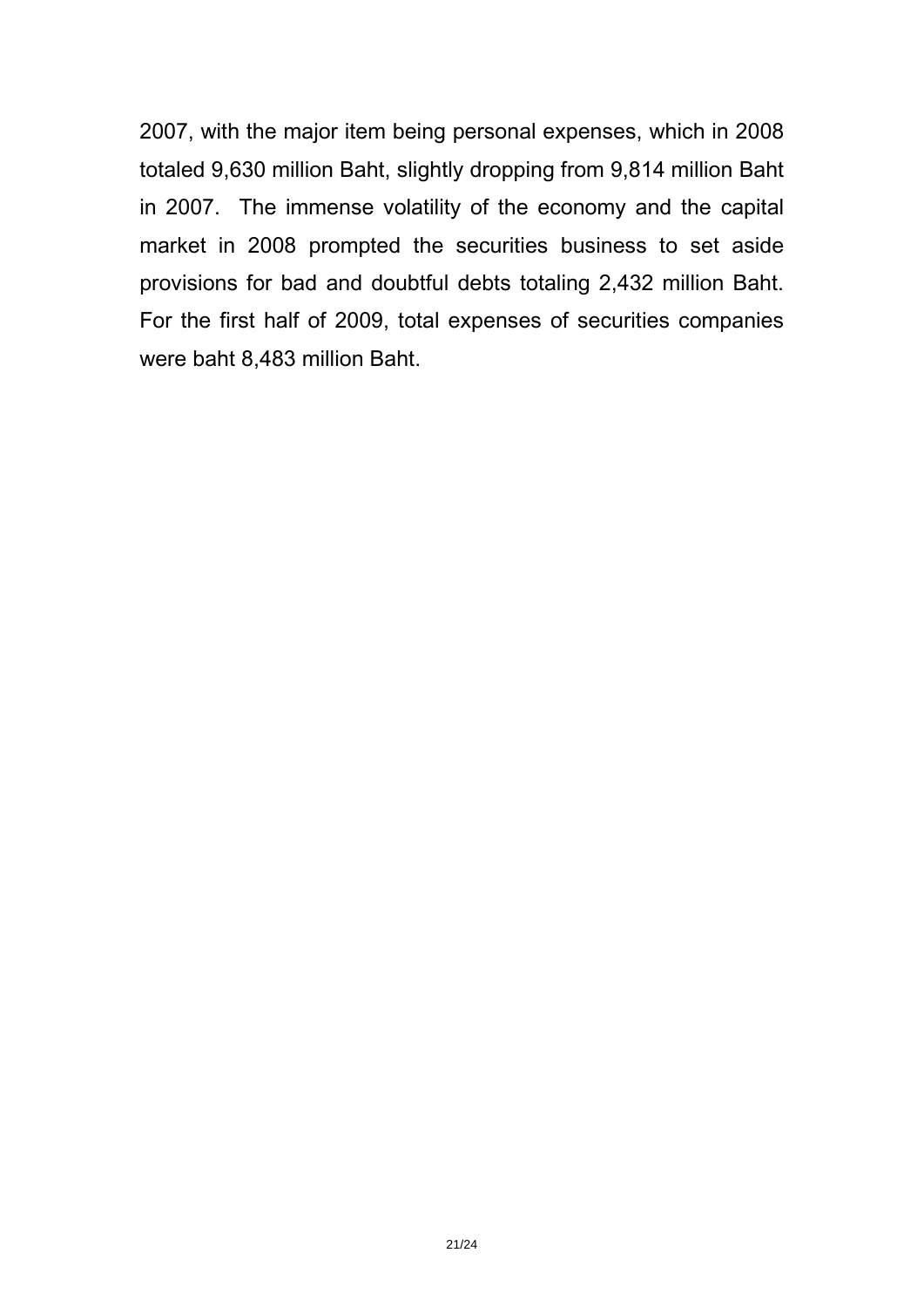|                 | 2007        |            | 2008        |               | 1st half 2009 |         |
|-----------------|-------------|------------|-------------|---------------|---------------|---------|
|                 | Mil.        | $\%$       | Mil.        | $\frac{0}{0}$ | Mil.          | $\%$    |
|                 | <b>Baht</b> |            | <b>Baht</b> |               | <b>Baht</b>   |         |
| <b>Expenses</b> | 407         | 2.40%      | 549         | 2.74%         | 156           | 1.84%   |
| on              |             |            |             |               |               |         |
| Borrowing       |             |            |             |               |               |         |
| Fee &           | 1,392       | 8.21%      | 1,629       | 8.14%         | 682           | 8.04%   |
| <b>Services</b> |             |            |             |               |               |         |
| <b>Expenses</b> |             |            |             |               |               |         |
| Provision       | (5)         | $(0.03\%)$ | 2,432       | 12.14%        | 72            | 0.85%   |
| for Bad         |             |            |             |               |               |         |
| Debts &         |             |            |             |               |               |         |
| Doubtful        |             |            |             |               |               |         |
| A/C             |             |            |             |               |               |         |
| Personnel       | 9,814       | 57.90%     | 9,630       | 48.09%        | 4,895         | 57.70%  |
| <b>Expenses</b> |             |            |             |               |               |         |
| Premises        | 3,059       | 18.05%     | 3,201       | 15.98%        | 1,542         | 18.18%  |
| &               |             |            |             |               |               |         |
| Equipment       |             |            |             |               |               |         |
| <b>Expenses</b> |             |            |             |               |               |         |
| Other           | 2,281       | 13.46%     | 2,585       | 12.91%        | 1,136         | 13.40%  |
| <b>Expenses</b> |             |            |             |               |               |         |
| <b>Total</b>    | 16,948      | 100.00%    | 20,026      | 100.00%       | 8,483         | 100.00% |
| <b>Expenses</b> |             |            |             |               |               |         |

### Expenses of Securities Industry

In 2008, the securities industry recorded net profit of 2,456 million Baht, a decrease of 62.60 % from 6,568 million Baht in 2007, due to the drop in revenues as a result of the capital market slump and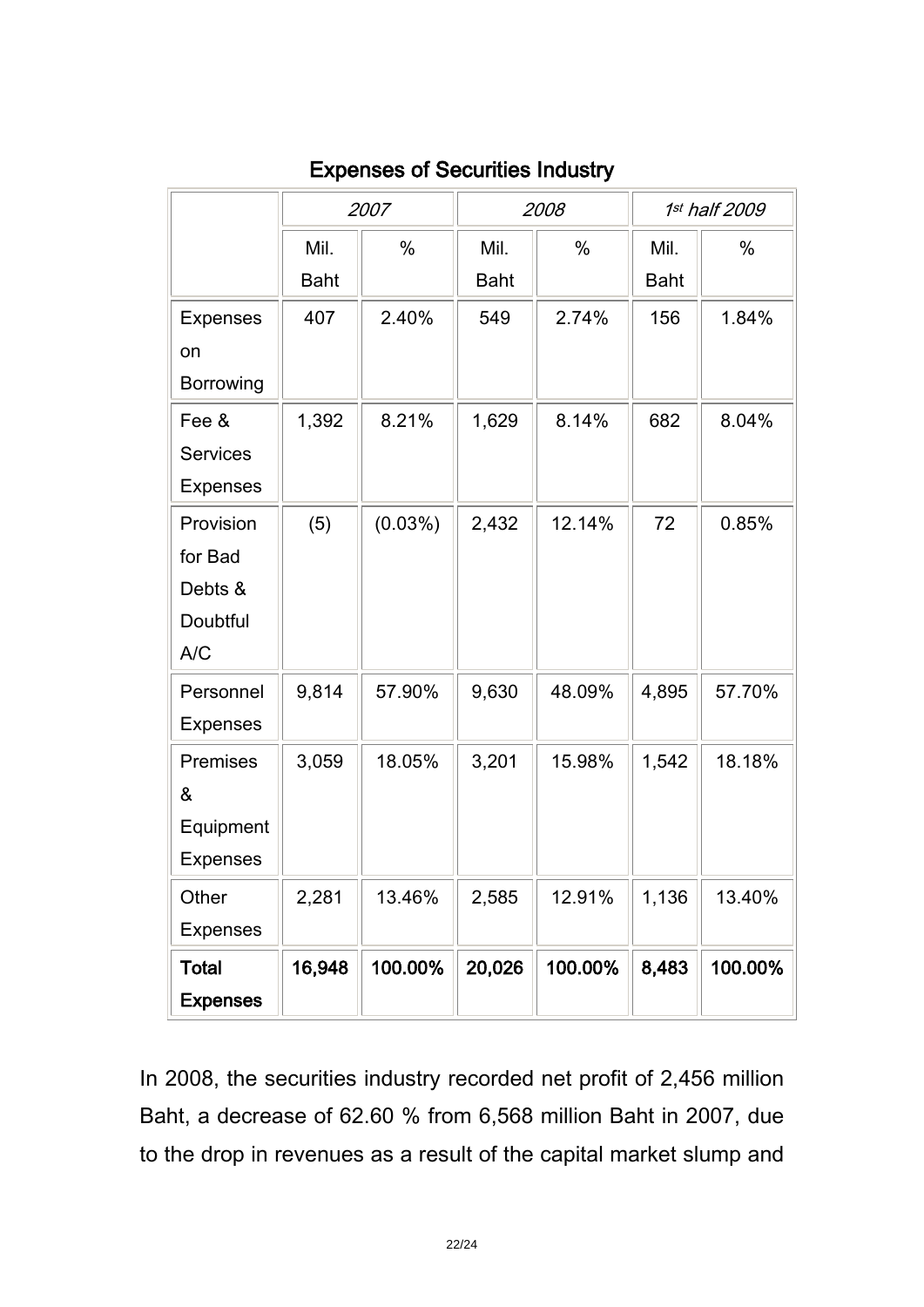the large amounts of provisions for bad and doubtful debts. For the first half of 2009, net profit of securities companies were 972 million Baht.

#### Financial position

The combined assets of the securities industry at the end of 2008 stood at 145,514 million Baht, an increase of 2.24 % from the end of 2007 when the corresponding figure was 142,312 million Baht. Most of the assets were cash and cash equivalents, and business receivable items which accounted for 31.03% and 15.26% respectively. The sources of funds at the end of 2008 comprised liabilities totaling 82,107 million Baht and shareholders equity of 63,407 million Baht. Most of the liabilities were business payable which accounted for 38.77%

As at the end of June 2009, total assets of securities companies were 155,132 million Baht, an increase of 6.61% from the end of 2008. Liabilities and shareholders' equity were 95,455 million Baht and 59,677 million Baht respectively.



#### **Asset, Liabilities and Equity of Securities Industry**

#### Return on Equity